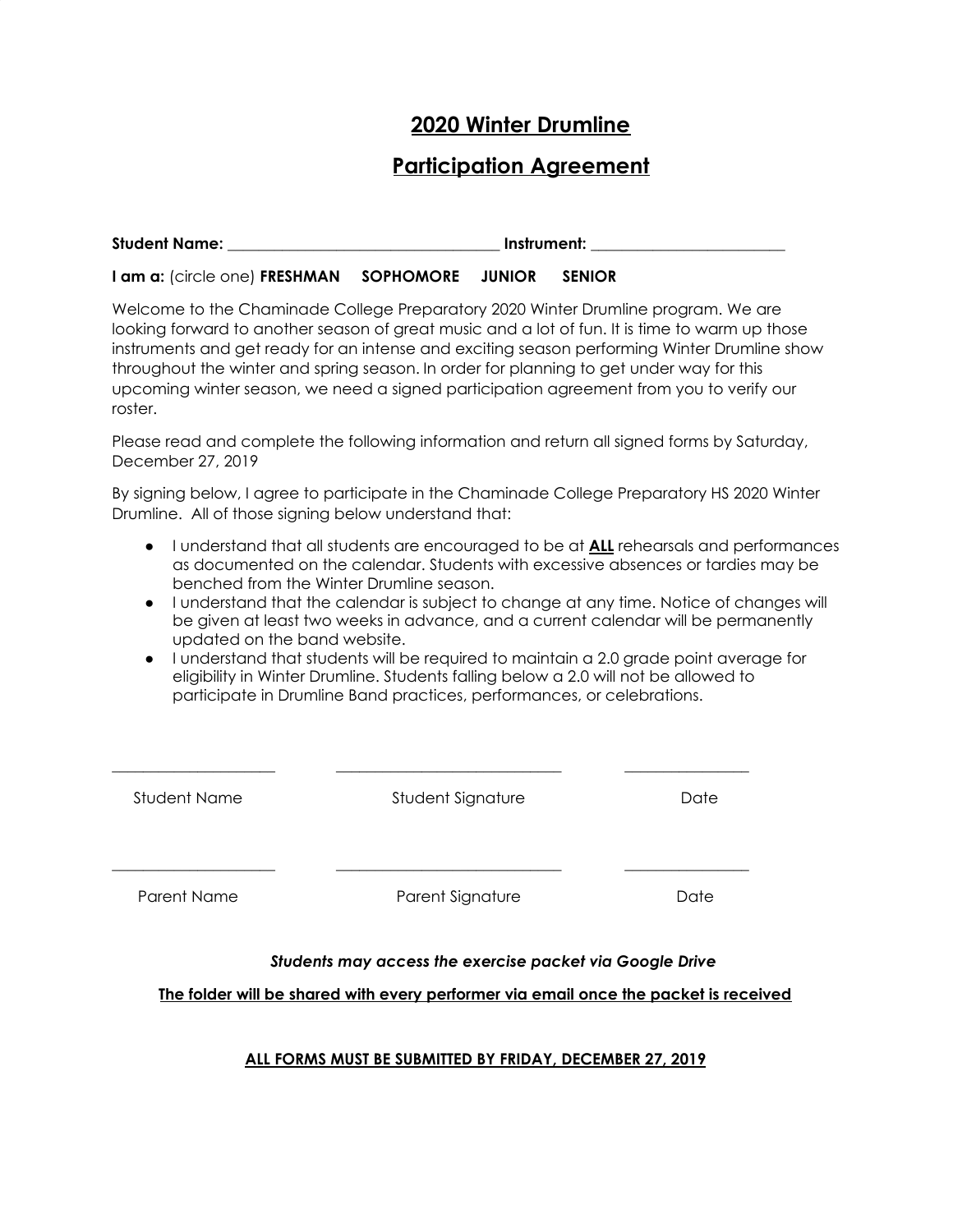# **Contact Information**

#### **Student Name**:

Student Mobile Phone: Student Email:

#### **Parent/Guardian #1** *(Primary Contact)***:**

| Name:                      | Relationship: |      |
|----------------------------|---------------|------|
| <b>Mailing Address:</b>    |               |      |
| City:                      | State:        | Zip: |
| Home Phone:                |               |      |
| Mobile Phone:              |               |      |
| Work Phone:                |               |      |
| Email:                     |               |      |
|                            |               |      |
| <b>Parent/Guardian #2:</b> |               |      |
| Name:                      | Relationship: |      |
| <b>Mailing Address:</b>    |               |      |
| City:                      | State:        | Zip: |
| Home Phone:                |               |      |
| Mobile Phone:              |               |      |
| Work Phone:                |               |      |
|                            |               |      |

(Please make sure all information is accurate and written legibly! Students will be contacted by their section leaders over the semester for outside practices and parent information will be used to communicate program activities and financial information.)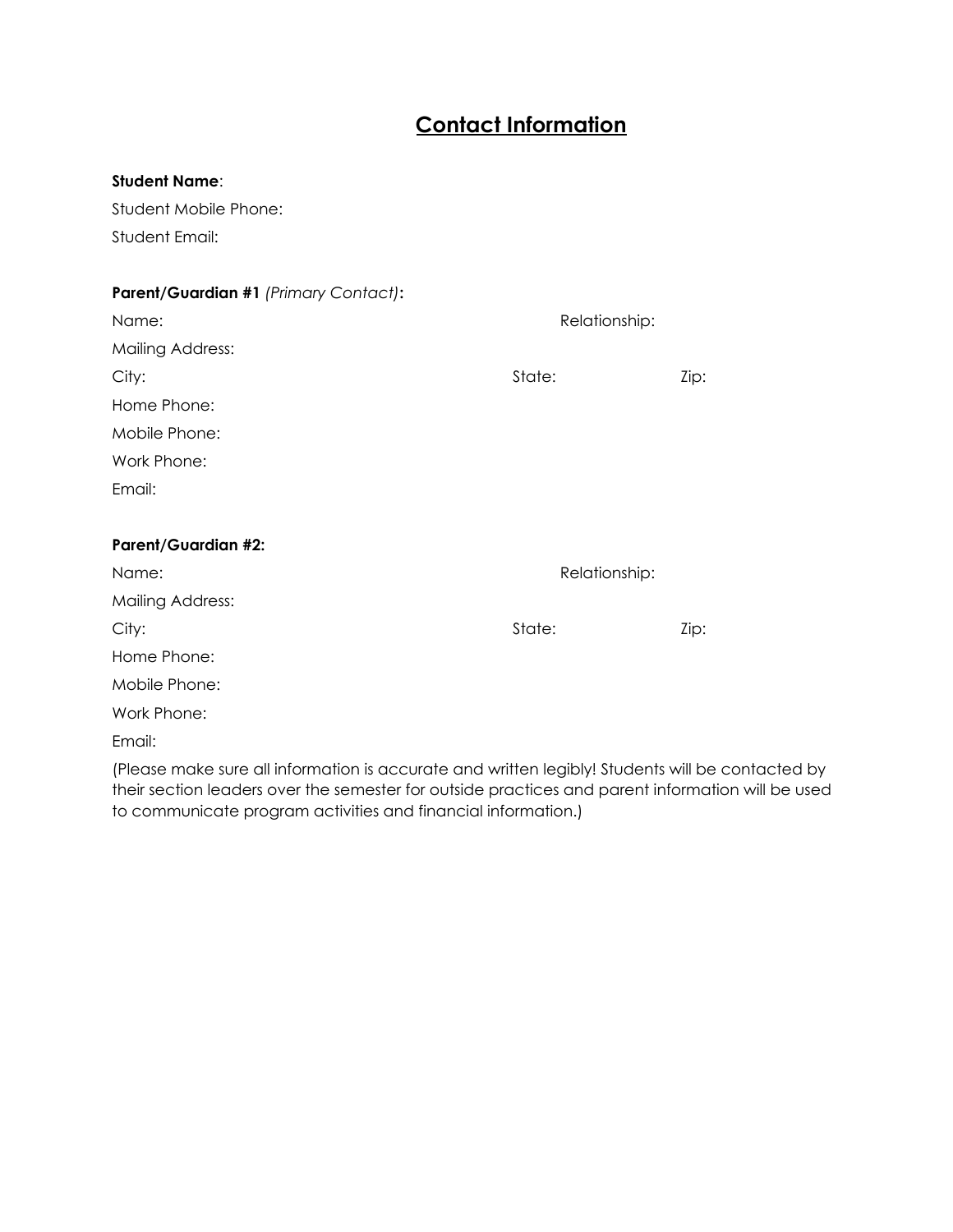# **Chaminade College Preparatory Winter Drumline Schedule**

#### **Winter Camps**

**Dec. 27th** - 12:00pm-4:00pm **Dec. 30th** - 8:00am-1:30pm

#### **Weekly Rehearsal Schedule**

**Mondays:** 4:30pm-8:30pm **Wednesdays:** 5:30pm-8:30pm

### **Competition Schedule**

**02/22** - West Covina HS (Sat) **03/14** - Marina HS (Sat) **03/20** - Golden Valley HS (Fri) **04/04** - King HS (Sat) Date TBA - LAUSD Showcase

### **Parent Volunteer and Performer Show Day Logistics Meeting**

Jan 8th 7:30-8:30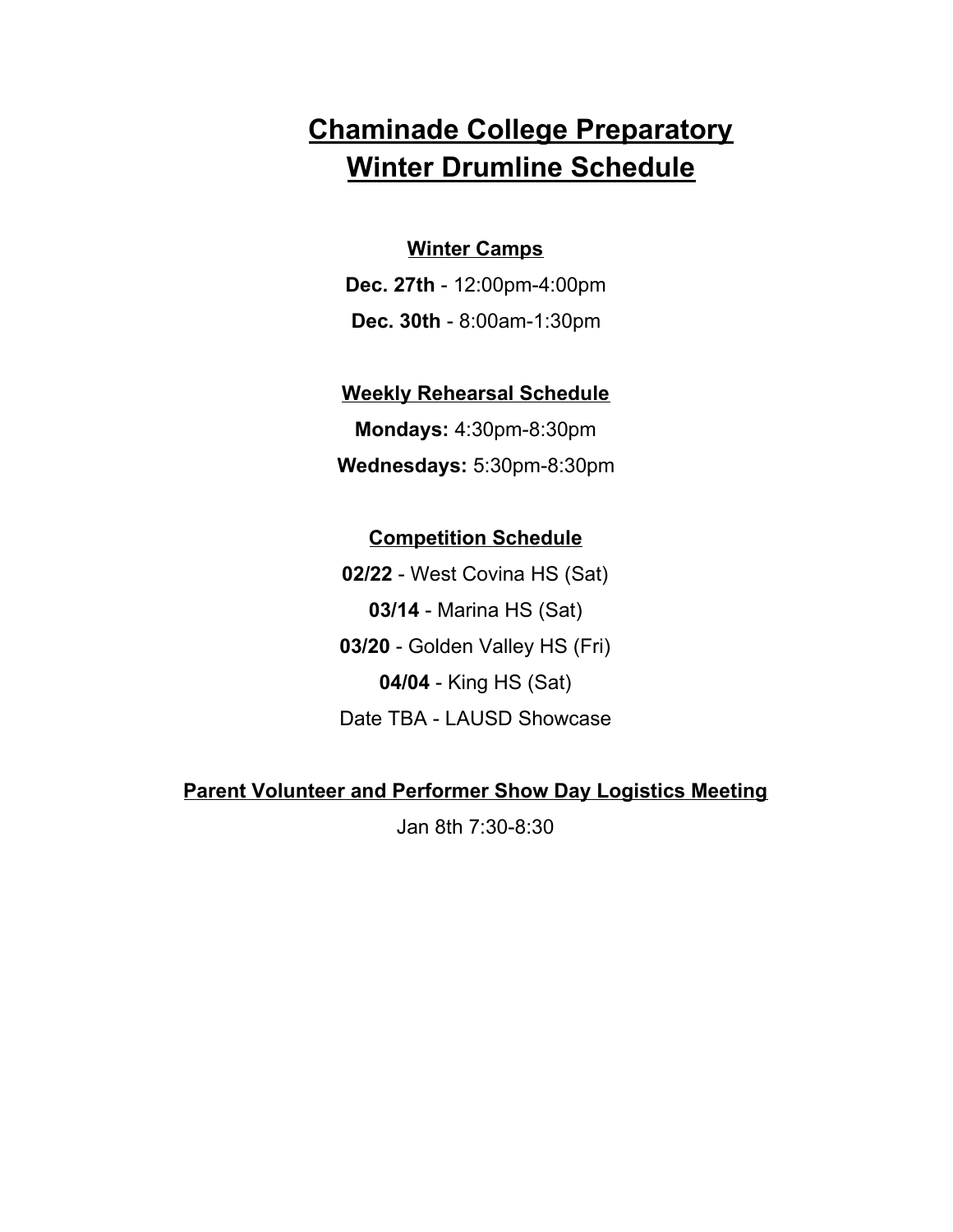# **2019 Winter Percussion**

## **Outline of Expenses**

Dear Band Parents:

Thank you once again for supporting your student in their decision to be a part of the Chaminade College Preparatory Winter Drumline! Without the financial support from parents and the community, Winter Drumline would disappear due to a lack of resources.

The **requested fee for each participating student is \$550**. The majority of the expenses pay for props, trucks, music and drill, equipment and competition entry fees.

#### **SUGGESTED FEE DATES**

| Payment 1    | December 27th, 2019 | \$200.00 |
|--------------|---------------------|----------|
| Payment 2    | January 24th, 2019  | \$200.00 |
| Payment 3    | February 21st, 2020 | \$150.00 |
| <b>Total</b> | 3 Payments          | \$550.00 |